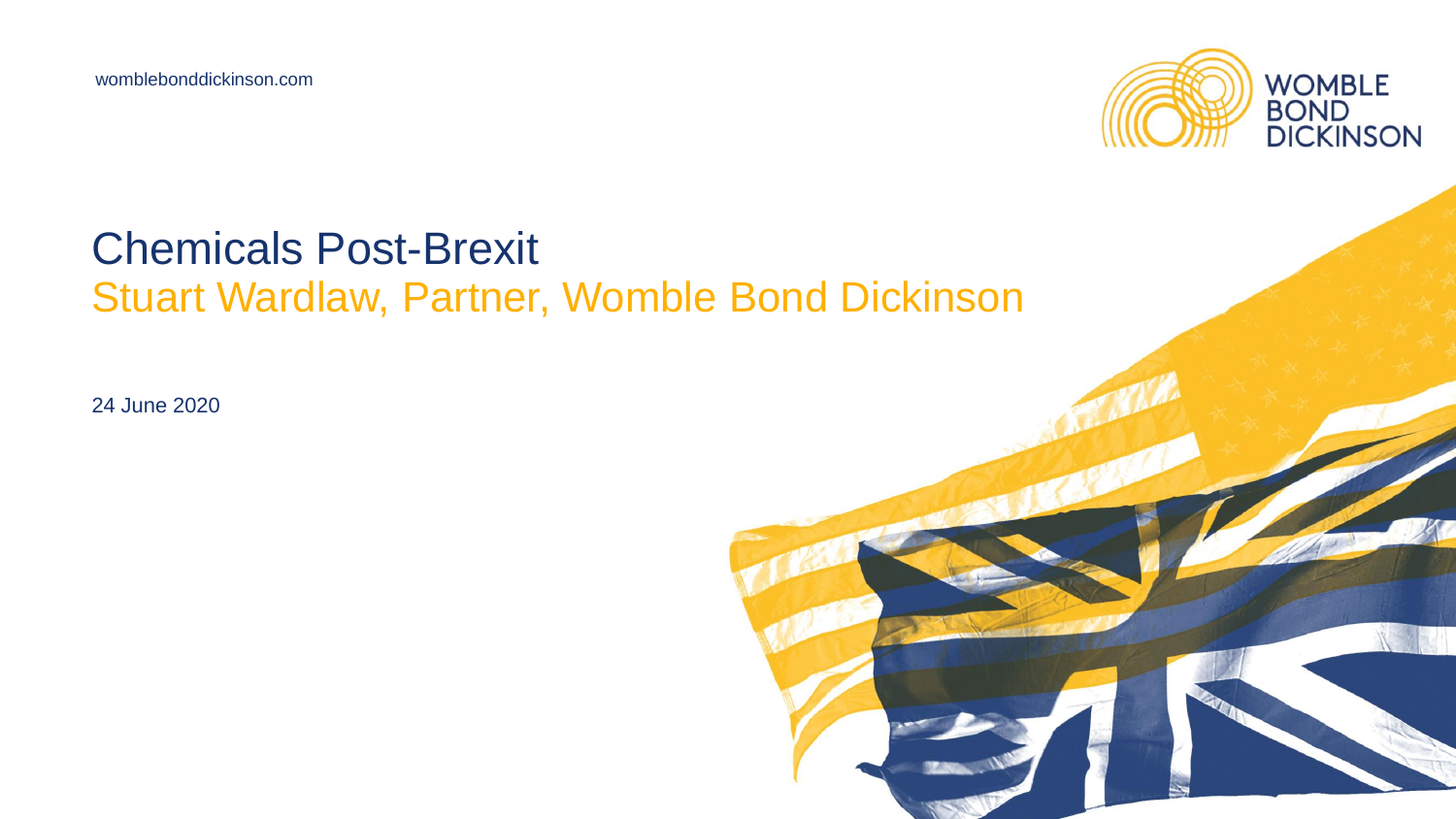# The Chemicals Reg-scape

• Registration, Evaluation Authorisation and Restriction of Chemicals Regulation - **REACH**

--------------------------------------------------------------------------------------------------------------

- Classification Labelling & Packaging Regulation **CLP**
- Biocidal Products Regulation **BPR**
- Industrial Emissions Directive **IED**
- European Union Emissions Trading Scheme **ETS**

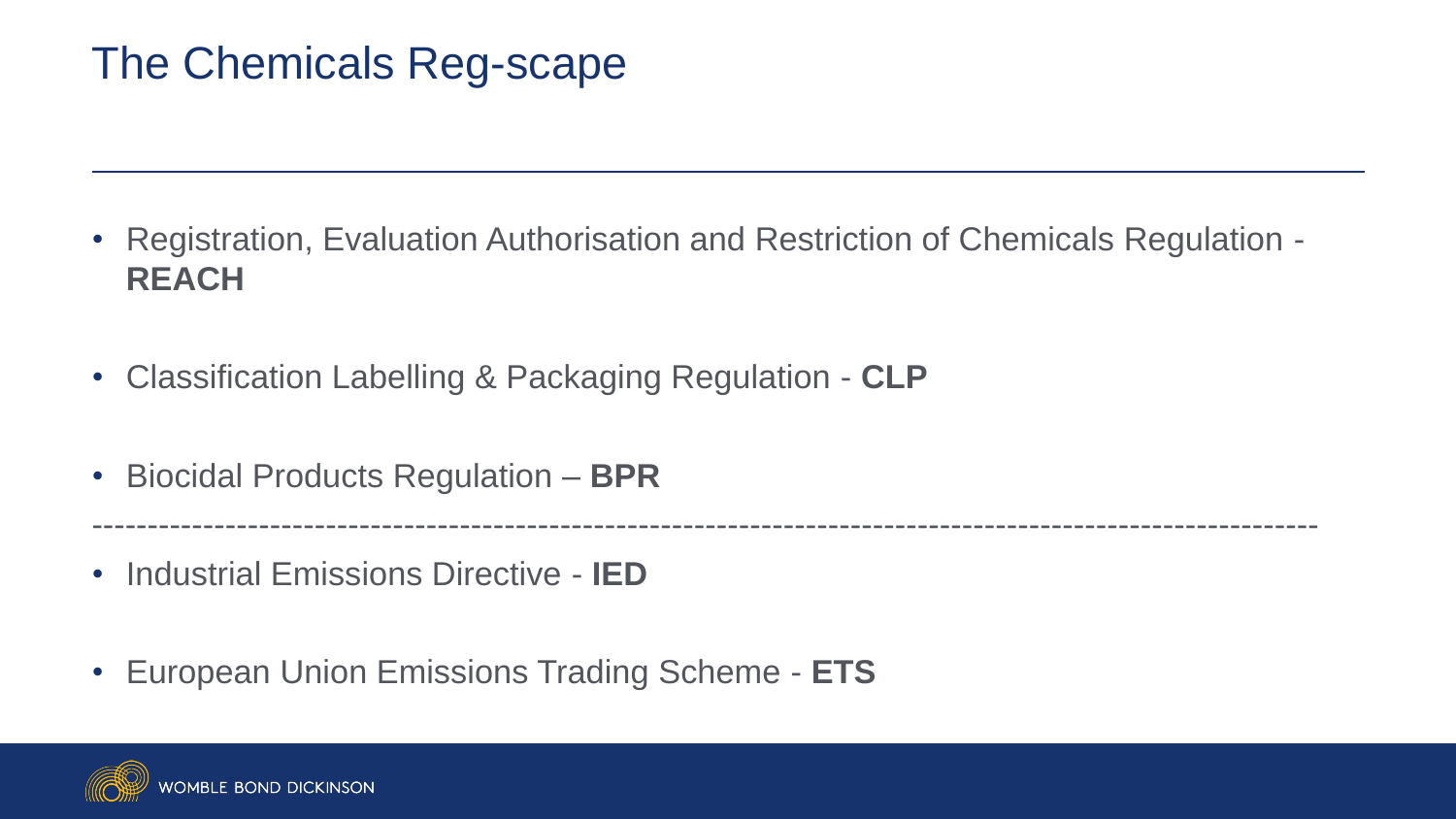## Deal or no deal – spot the difference

- **No deal:** UK establishes a standalone chemicals regime. On exit, new regime based on the existing one to provide continuity, with amendments to enable Health and Safety Executive (**HSE**) to fulfil European Chemicals Agency (**ECHA**) functions.
- **Deal:** now ruling out inclusion in EU systems to avoid oversight by ECJ. But again, establishing a parallel regime, with *perhaps* some greater alignment with EU bodies, data sharing, etc.
- Guidance is limited and what there's been now largely withdrawn or no longer accessible (e.g. HMG technical notices on the various regimes and HSE guidance on chemical regulation).

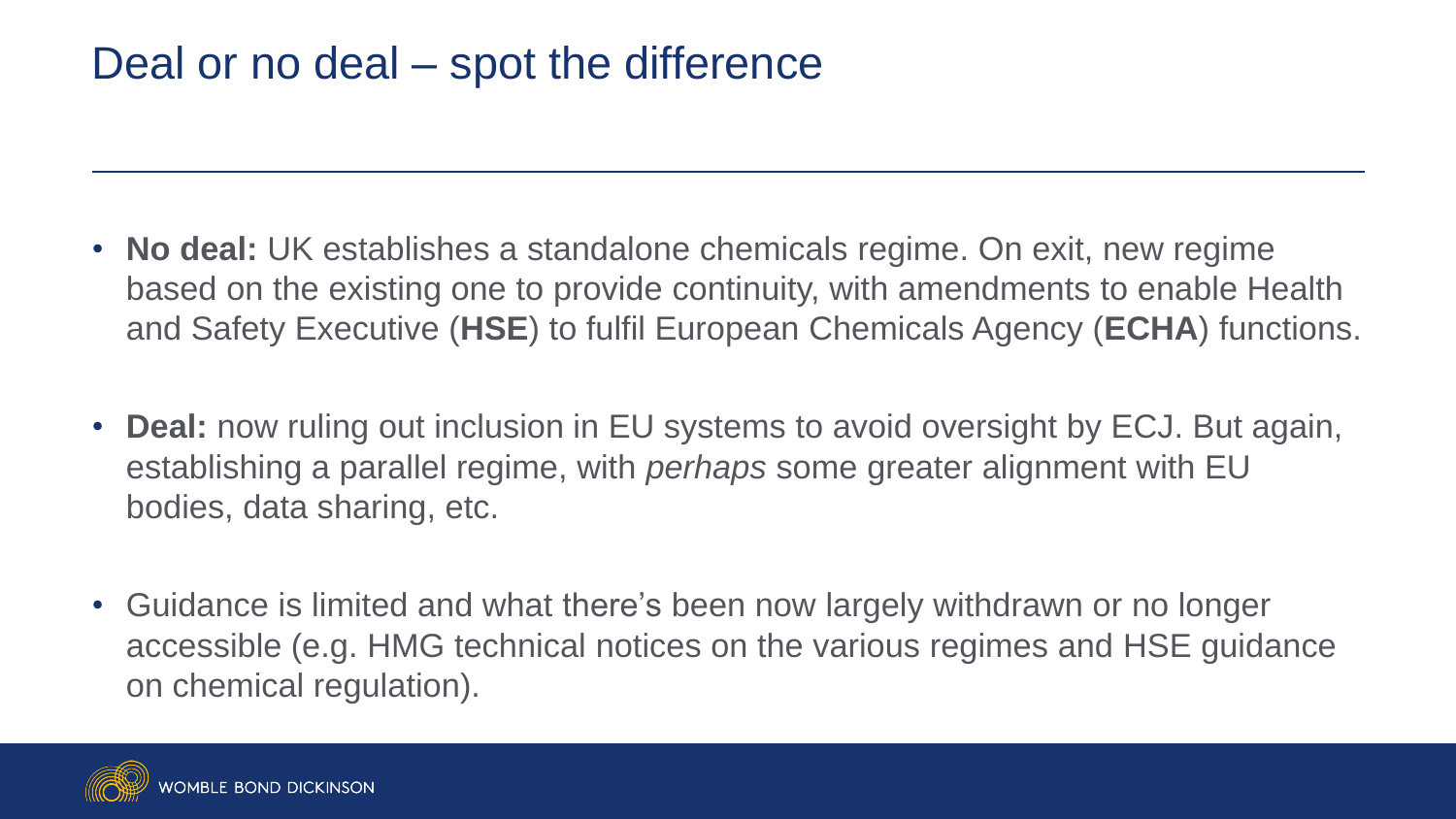

- Strong industry preference (Chemical Industry Association and CEFIC) for UK to stay in REACH and European Chemicals Agency (**ECHA**).
- Joint February paper by CIA & CEFIC:
	- On no-deal, UK would adopt a separate REACH-like regime. Risks "*triggering substantial disruption costs, complexity and burden for business on both sides"*.
	- Immediate cost expected to be over £1bn *"with no environmental benefit and potentially forcing duplicate testing including animal studies"*.
- Partial clarity on detailed outcomes, four years on

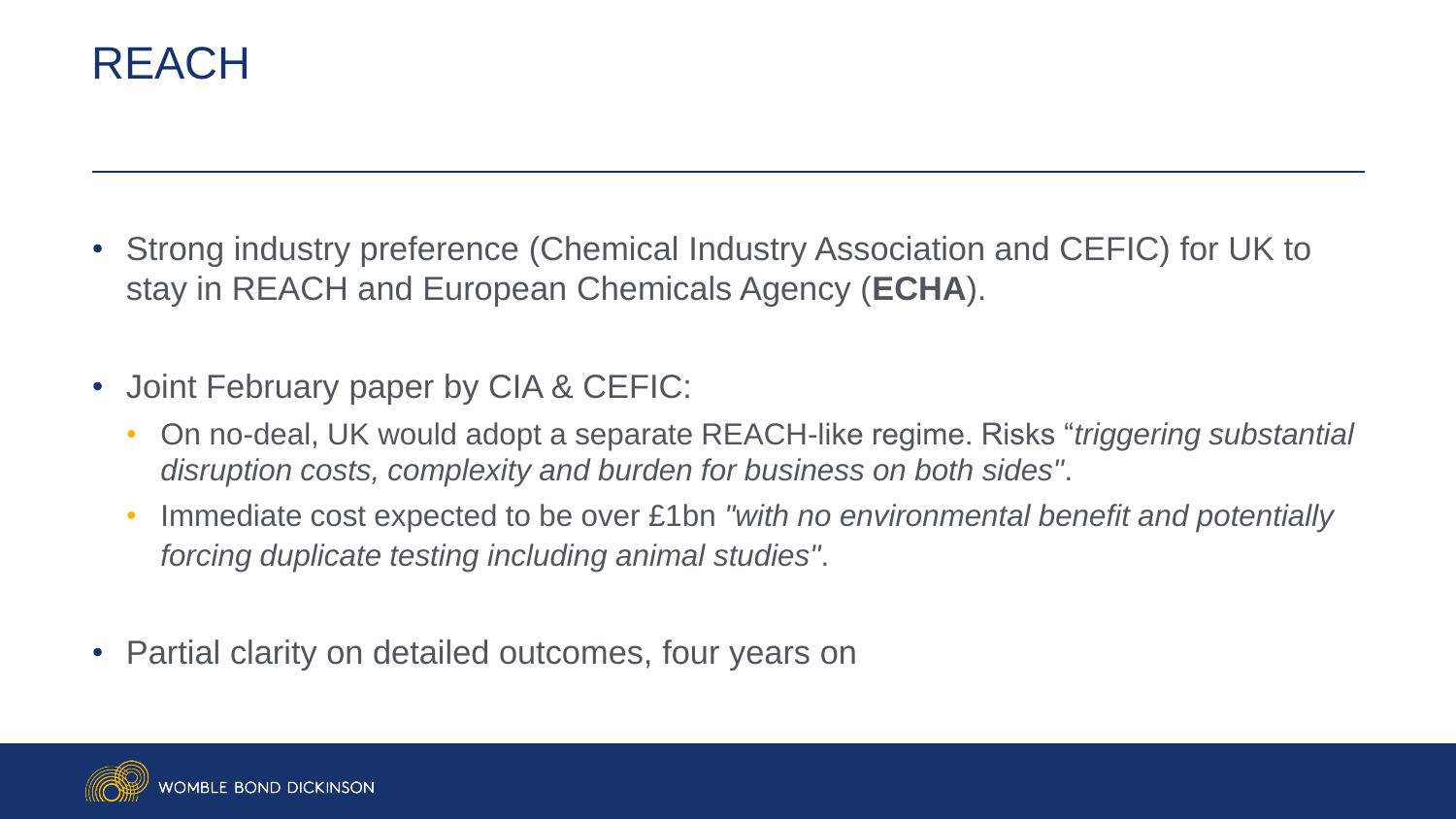## REACH - Latest

- Minister letter to Environmental Audit Committee, 22 May:
- UK will retain the fundamental approach of the EU REACH system.
- UK will not seek associate membership of the EU's system, to avoid ECJ oversight.
- An annex to the UK's proposed trade agreement states both sides should agree to develop a memorandum of understanding between the HSE and ECHA.
- Work on a new Chemicals Strategy has been temporarily paused due to the pandemic.

<https://committees.parliament.uk/publications/1277/documents/11202/default/>

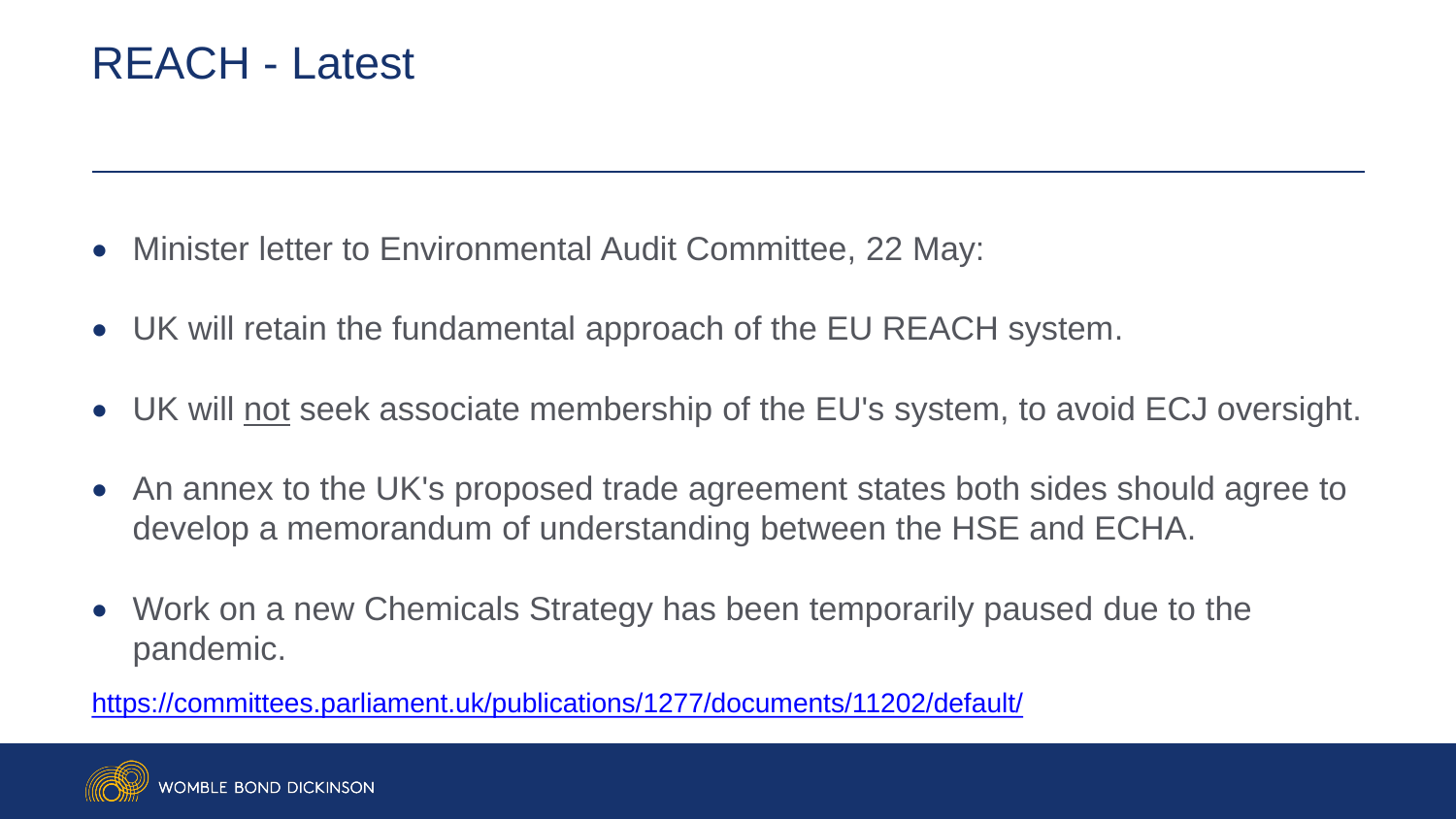# REACH – Database Access is Key

- Article 120 of REACH permits ECHA to share information with a third country government, or national authority, providing its purpose is cooperation on chemicals management and the third party protects the confidential information.
- This *"could be used as one of the elements that form the basis of an agreement"* in the trade talks (CIA).
- The CIA is "currently focusing on developing some ideas on how a data-sharing *mechanism could work in practice in order to help inform negotiations".*

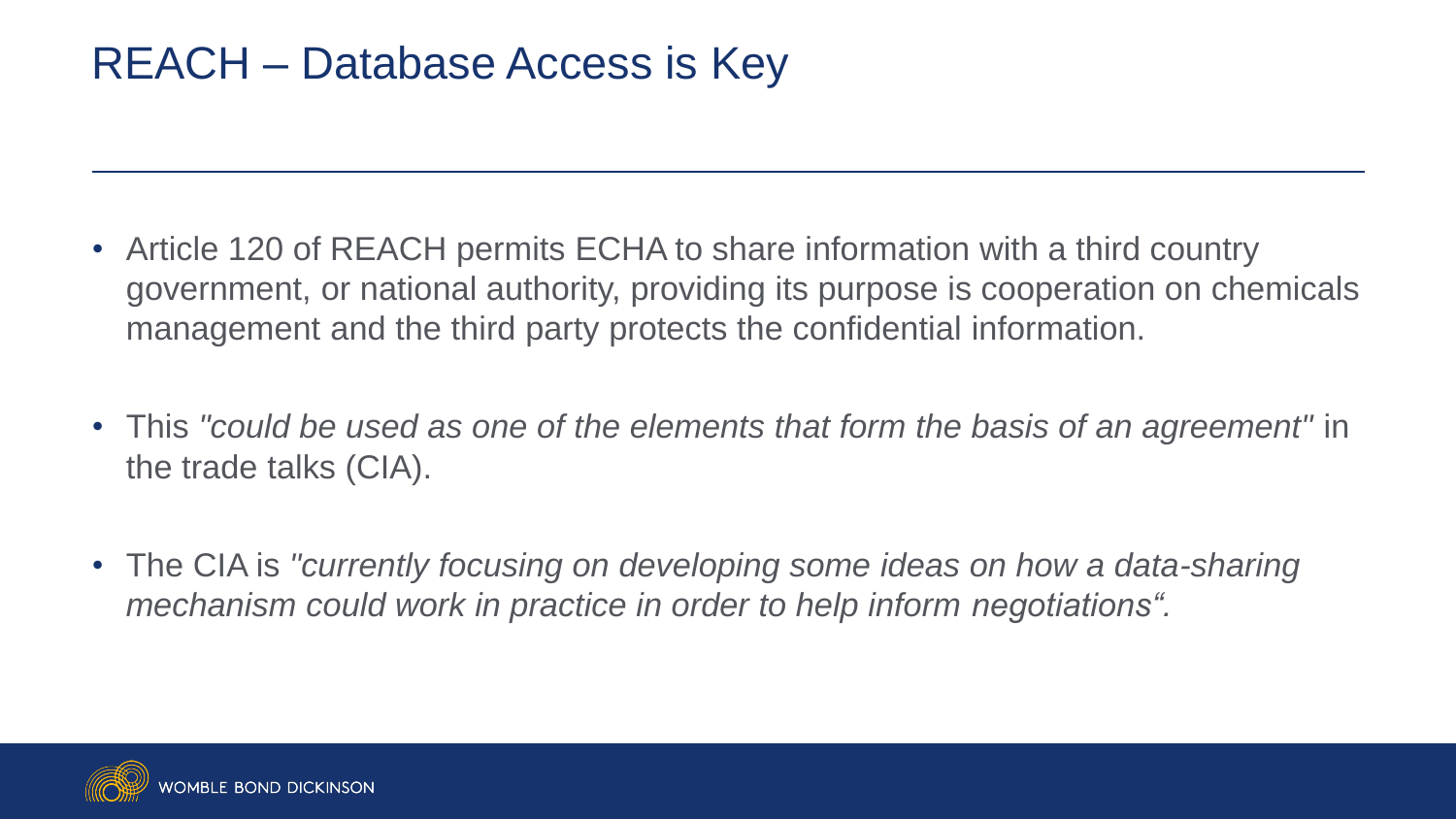# Classification Labelling & Packaging Regulation - **CLP**

- Will have an independent regime, based on CLP, with HSE performing ECHA's functions.
- Most CLP requirements continuing:
	- Manufacturers, importers and downstream users to classify, label and package the substances and mixtures they place on the UK market.
	- Suppliers to identify, examine and evaluate available scientific and information on substances and mixtures to ensure all the requirements of classification are fulfilled.
	- Testing arrangements, including the prohibition of testing on humans or non-human primates for the purposes of CLP.
	- Manufacturers and importers to notify details of self-classifications for the substances they place on the market, to HSE.

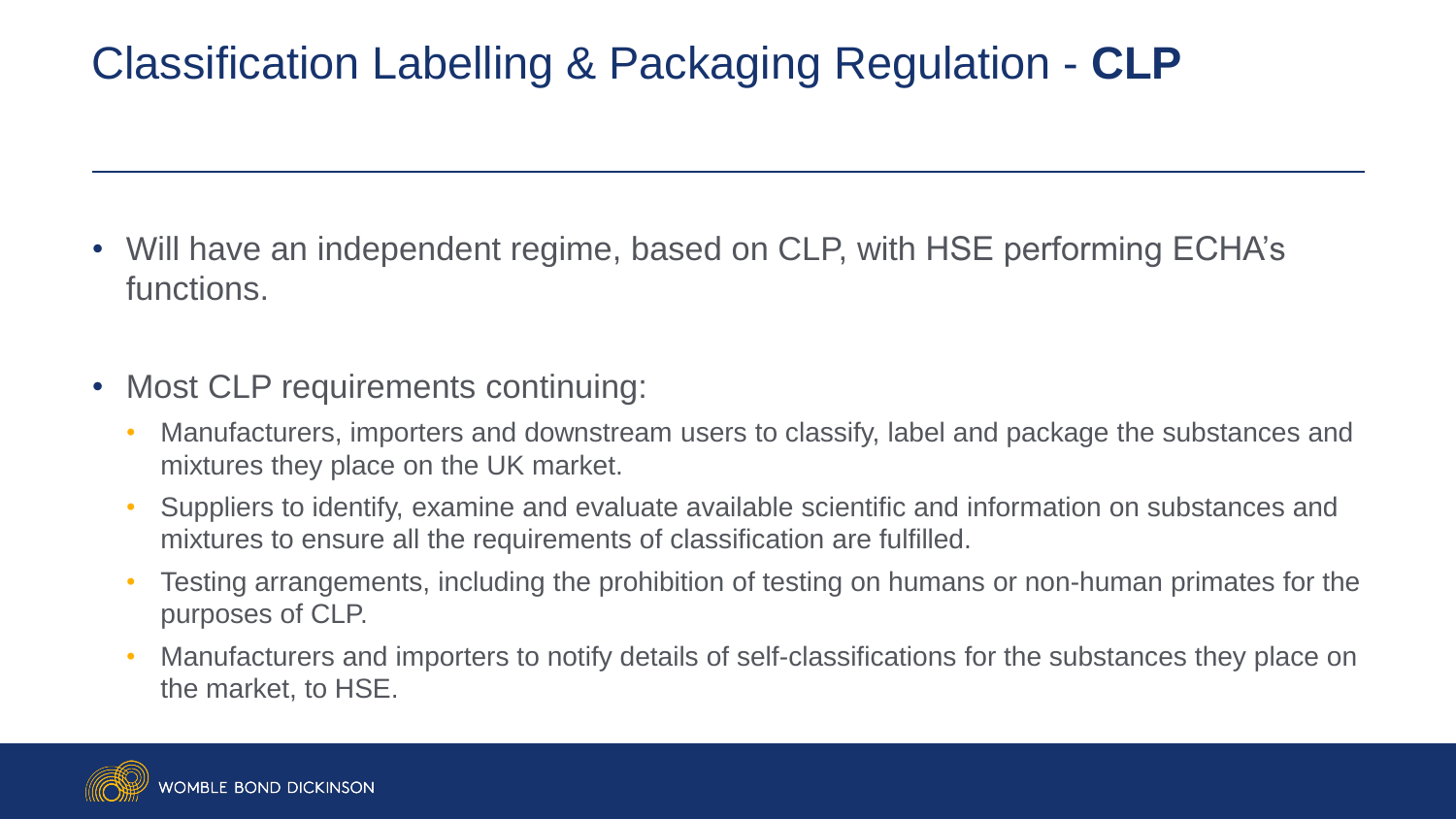# Biocidal Products Regulation - **BPR**

• On no-deal, UK establishes BPR-like framework.

[UK Government Technical Notice \(withdrawn March 2020\)](https://www.gov.uk/government/publications/regulating-biocidal-products-if-theres-no-brexit-deal/regulating-biocidal-products-if-theres-no-brexit-deal)

- HSE remains competent authority for the UK, but takes on ECHA's role for active substance approvals and product authorisations.
- Current approvals and authorisations to remain valid in the UK until the normal expiry. Authorisation holders would need to be established in the UK, with a phasein period to give businesses time to make arrangements.
- Query, biocidal product applications still being processed by HSE or another EU country after transition.
- *HSE guidance no longer available.*

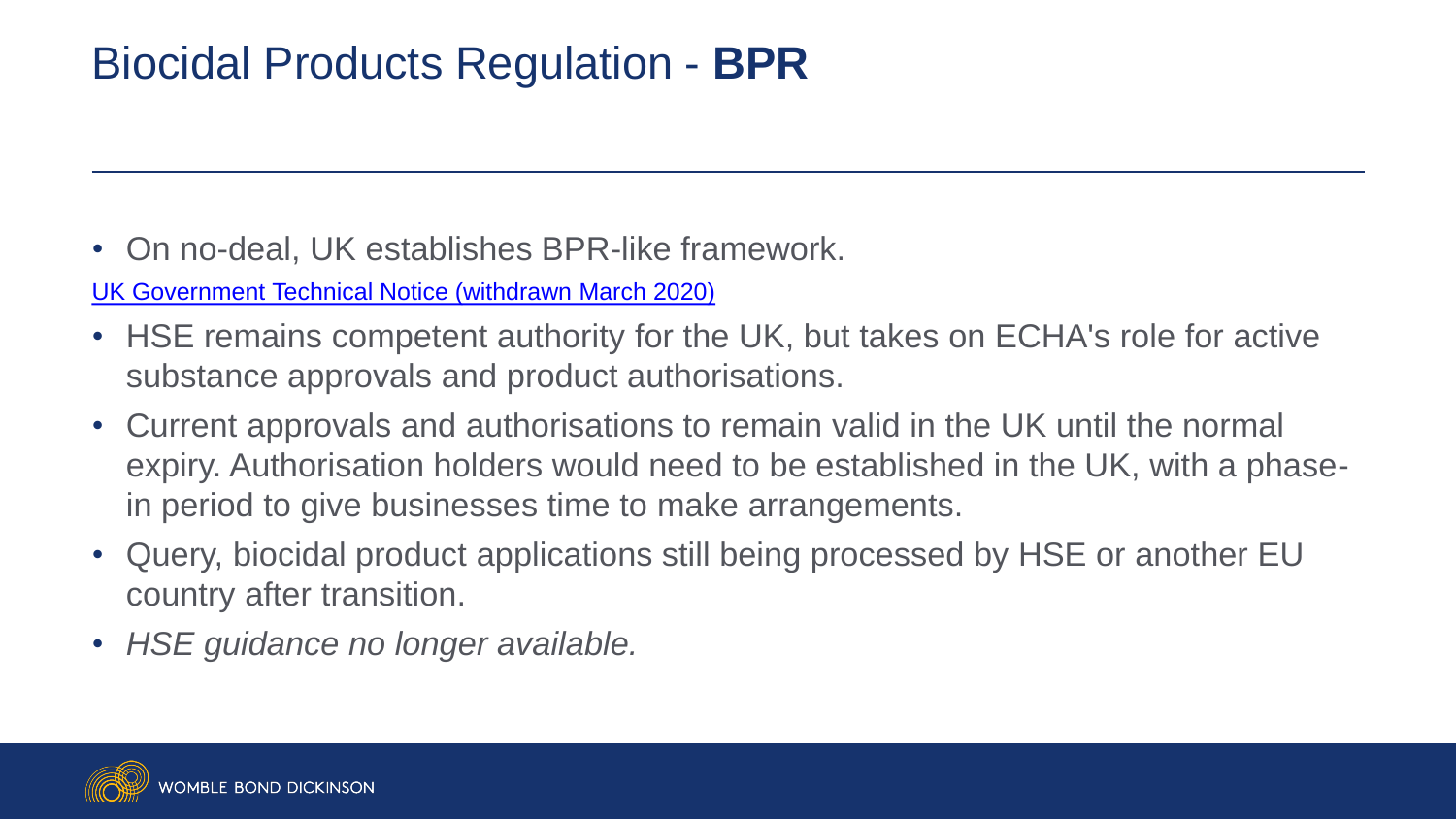# Industrial Emissions Directive - **IED**

#### • Continue with **'integrated pollution control'** for industrial emissions:

- integrated pollution prevention and control
- large combustion plants
- waste incineration
- solvents emissions
- titanium dioxide
- For now, existing EU law will continue to have effect, including the IED and BAT Conclusion Implementing Decision.
- But UK will no longer be part of the Seville process for setting BAT (best available techniques) Conclusions via BREF notes from 1 Jan 2021.

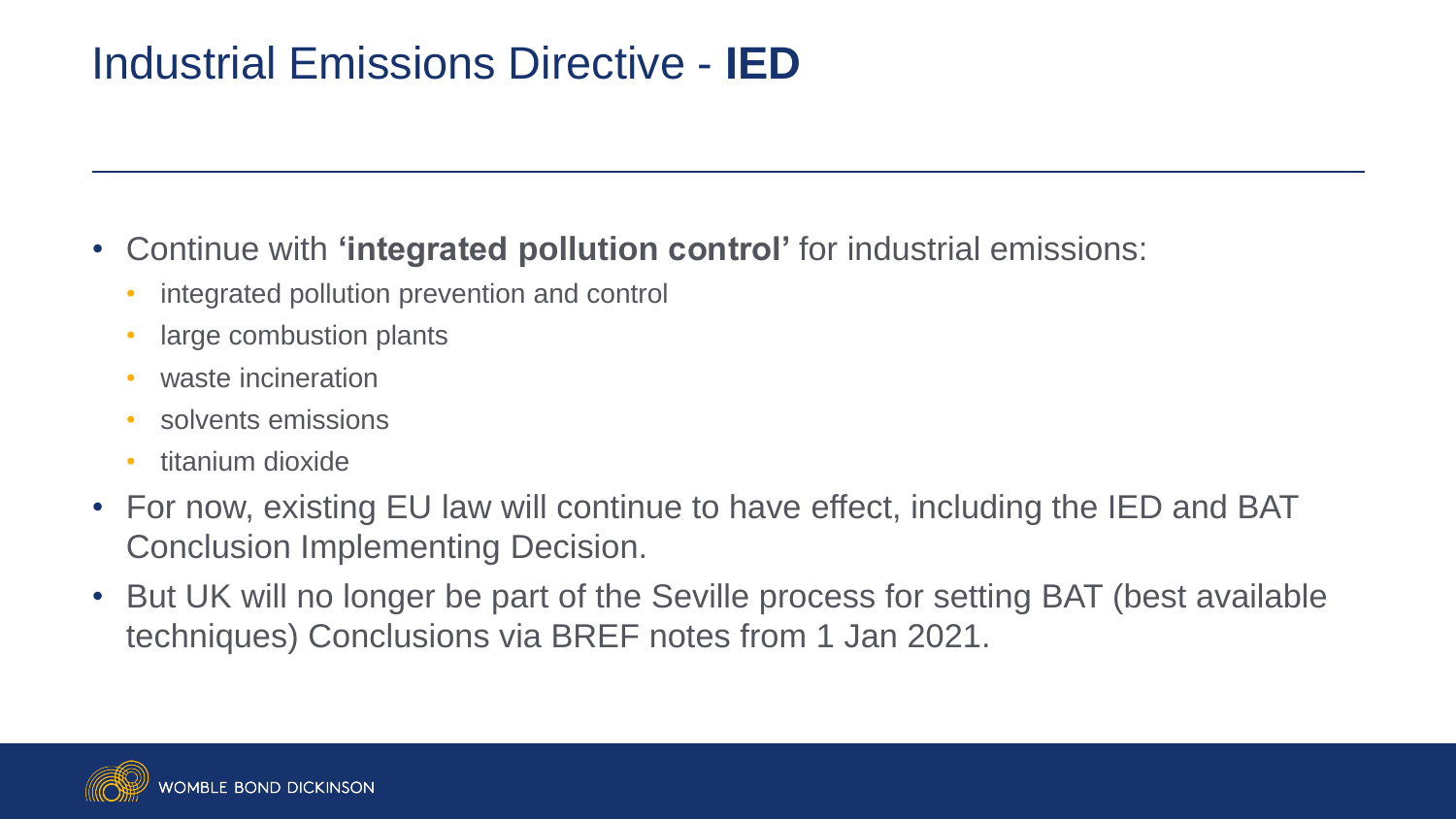- Secondary legislation to:
	- implement the IED amend legislative references, transfer powers and meet international obligations
	- ensure the existing BAT Conclusions have effect in UK law
	- provide powers to adopt future BAT Conclusions in the UK and empower the devolved administrations to determine BAT
- [Clean Air Strategy for England](https://www.gov.uk/government/publications/clean-air-strategy-2019) sets out actions for determining future UK BAT for industrial emissions.
- Aim to ensure that the future UK BAT regime adopts the collaborative approach between government, regulatory authorities and industry.
- Will also *consider* the effects of the EU approach.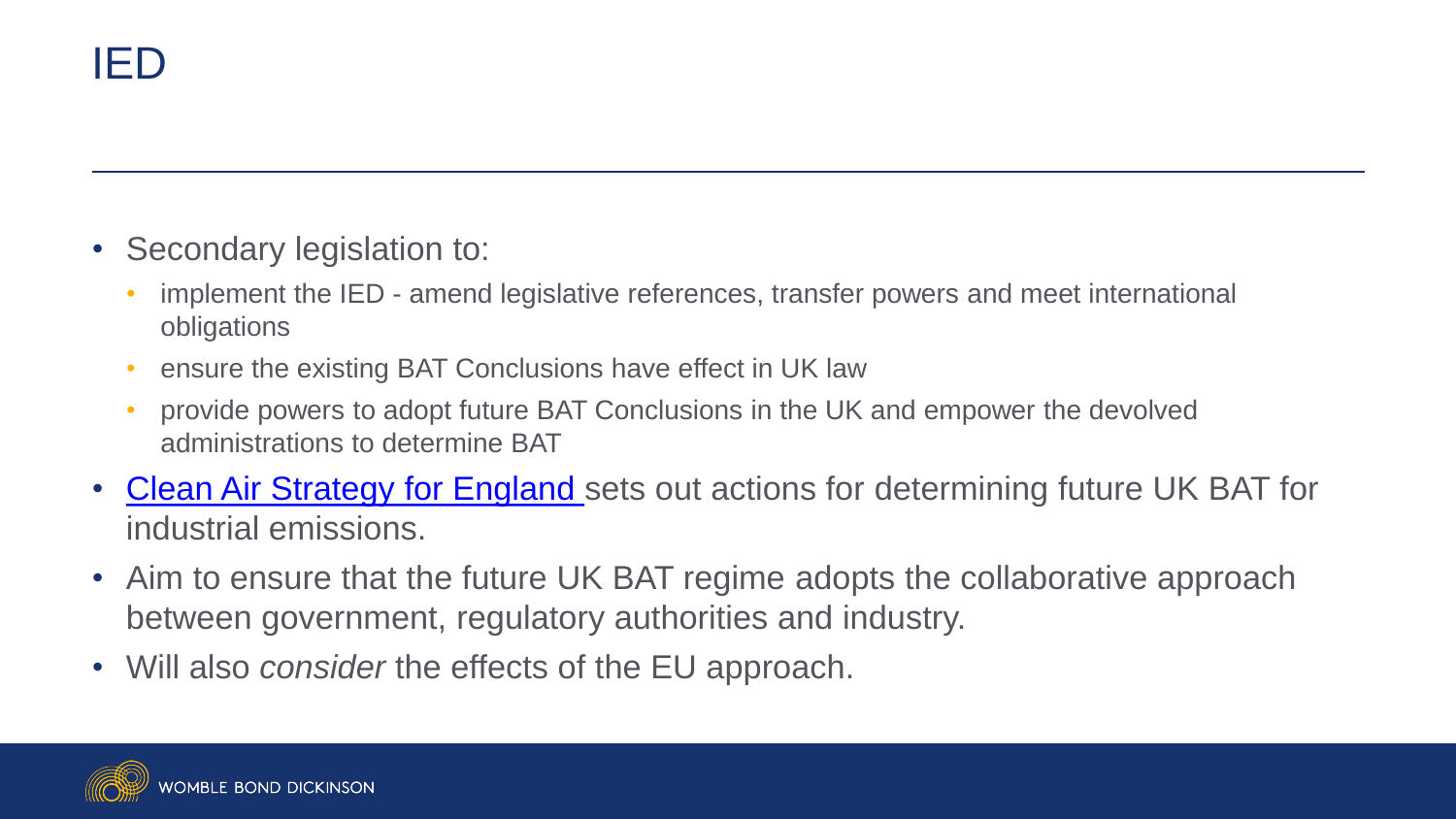

• BEIS proposes a UK ETS to replace EU ETS (1 June).

<https://www.gov.uk/government/consultations/the-future-of-uk-carbon-pricing>

- UK ETS will apply to energy-intensive industries, power generation and aviation involving combustion in installations with a total rated thermal input of 20MW plus.
- Proposals set the overall cap 5% below the UK's notional share for Phase IV of the EU ETS.
- The government then intends to "*further amend the cap again in line with its netzero target*".

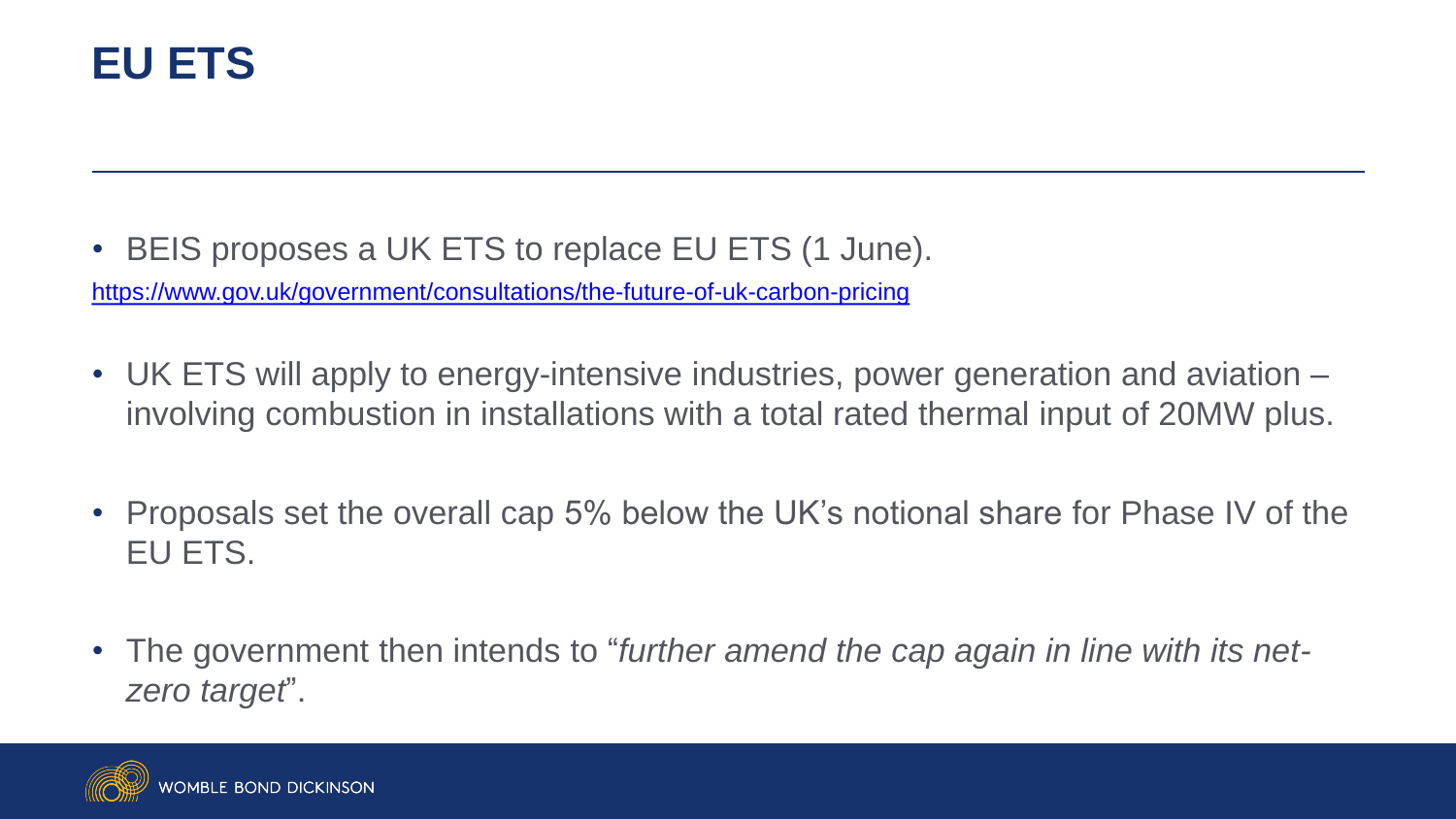# EU ETS

- Participants to surrender enough allowances (per tonne) to cover all emissions, with penalties up to £100 per allowance.
- A proportion of allowances will be allocated for free.
- Free allowances will also be made available for new entrants to the UK ETS as well as existing operators who increase their activity.
- UK "would be open to considering a link between a UK ETS and the EU ETS, if it *suits both sides' interests.."*

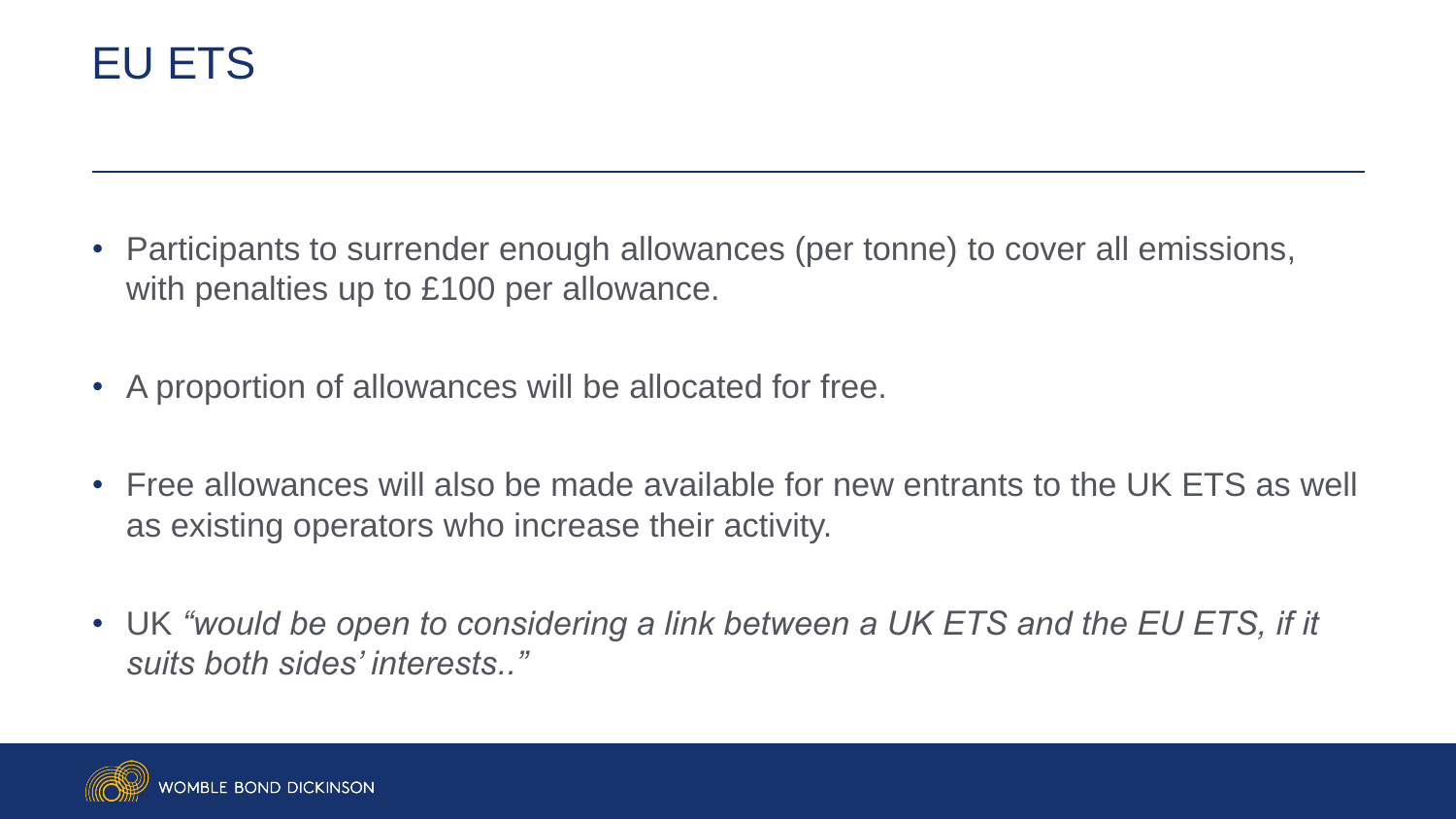# Chemicals post-Brexit - Where are we going?

- [The Environment \(Amendment etc.\) \(EU Exit\) \(Amendment\) \(E&W\) Regs 2020,](https://www.endscompliance.com/ENDSApp/RecordDisplay.aspx?tt=67155) implements as UK law another 32 directives adding to last year's regs, to include industrial emissions, energy efficiency, urban waste water treatment, nitrate pollution, landfill and the waste and water framework directives.
- EU report on status of talks calls for the UK to remain *"dynamically aligned"* to chemicals safety legislation and to REACH, while emphasising that *"even with*  dynamic alignment, UK companies would be subject to the same obligations that *apply to non-EU companies outside the [EEA]"*.
- Deal or no deal, UK government largely adopting EU standards by mirror systems.
- Parallel systems likely to be, at best, a significant administrative burden.
- But at least they avoid system divergence, for now